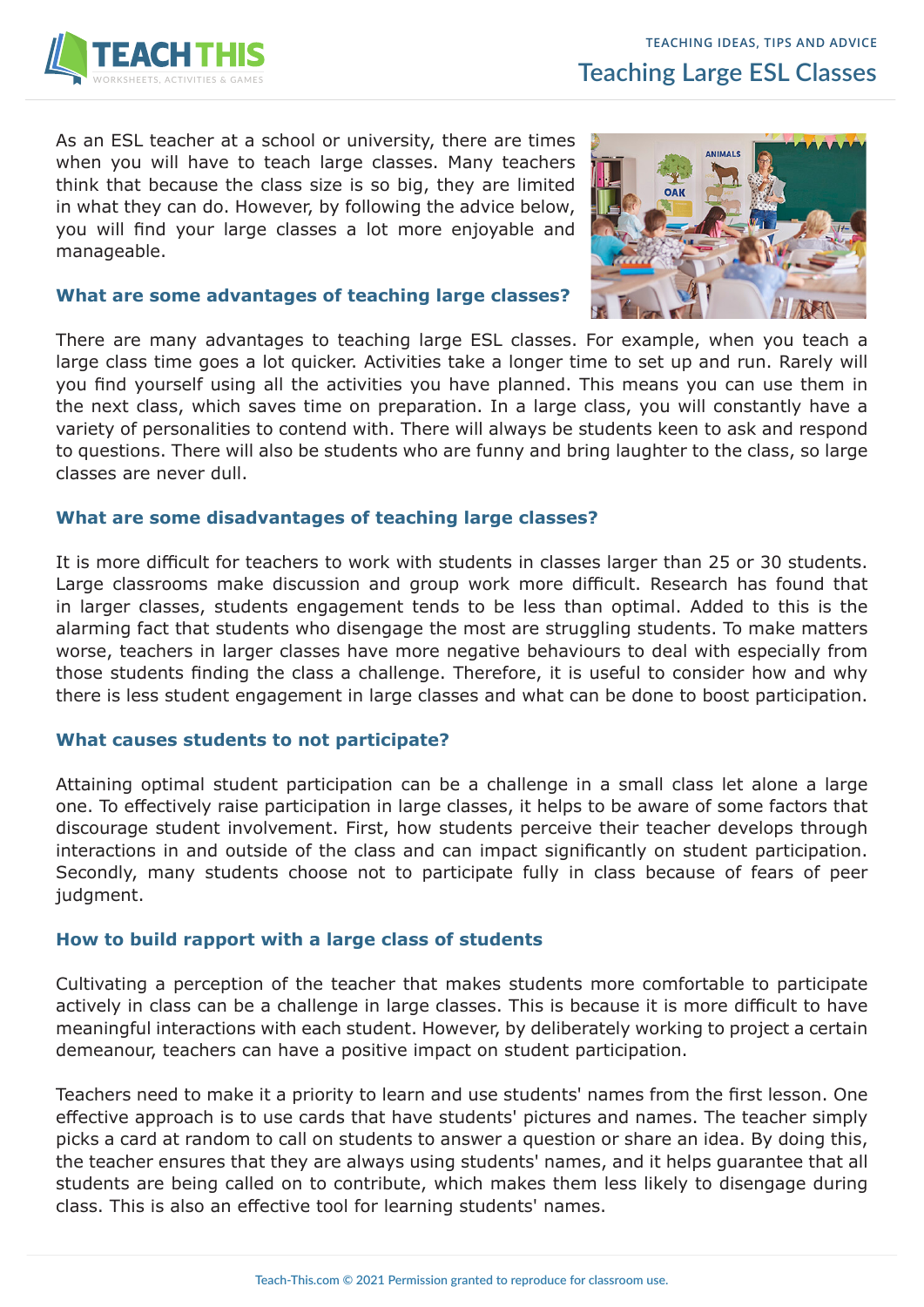

Teachers should also think of creative ways to establish a rapport between themselves and the class. At the beginning of each course, ask students to complete note cards that describe some of their interests. By reviewing the note cards and memorizing student names, you can get to know your students and attempt to greet them by name and speak with them as they enter the classroom. Approaches like this help build a better rapport between the instructor and students, which results in a more engaged class.

Be patient and positive when interacting with students in and out of class. By doing this, you show the students they are a welcome and valued member of the class, which can boost student confidence, and more confident students are much more likely to participate in class. Some students can shut down in a class if they perceive the teacher as being harsh or unapproachable.

If your situation allows it, think of ways to encourage students to visit you during office hours to discuss feedback, assignments, projects, etc. To make this more efficient in large classes, students don't need to meet you individually. Students can meet with you in groups of four over the duration of the course. When meeting your students, try to project your willingness to talk with them and answer questions. This provides an opportunity for brief social interaction between the teacher and students that helps build rapport. Meeting students in small groups also minimizes the number of times you have to answer the same questions.

If you don't have an office and are not able to set up office hours, set up a group chat in WhatsApp Line or WeChat so that if students need to ask you something or you need to pass on some important information quickly, contact is made easy. Students can also use the online group to practice their English by interacting with one another, so make the group chat English only.

### **How can peer judgment be discouraged in class?**

Fear of peer judgment is a source of anxiety for many students that is more pronounced in large classes where students fear potential embarrassment in front of dozens of their peers. To best deal with the fear associated with peer judgment, it is crucial to encourage an environment of trust and mutual respect from the very first lesson. In this environment, students are more likely to feel secure enough to participate more freely in class. Using pair work and group activities is a good way to build personal connections as they help individuals become better acquainted. This helps build



a sense of community where students are supportive and encouraging of one another. Finally, try to ensure that all students feel that they have a voice in class by not allowing some students to dominate discussions and making it clear that interrupting other students is not tolerated.

### **How to promote an active learning environment**

It can be easy for teachers to fall into a more traditional and teacher-centred approach when teaching large classes as it seems easier to manage. However, it is worth making the effort to incorporate a variety of teaching methods such as student-led seminars or team assignments into your lessons as a way of boosting motivation, engagement, and participation. It also pays to plan activities and tasks in such a way that discourages students from becoming easily distracted.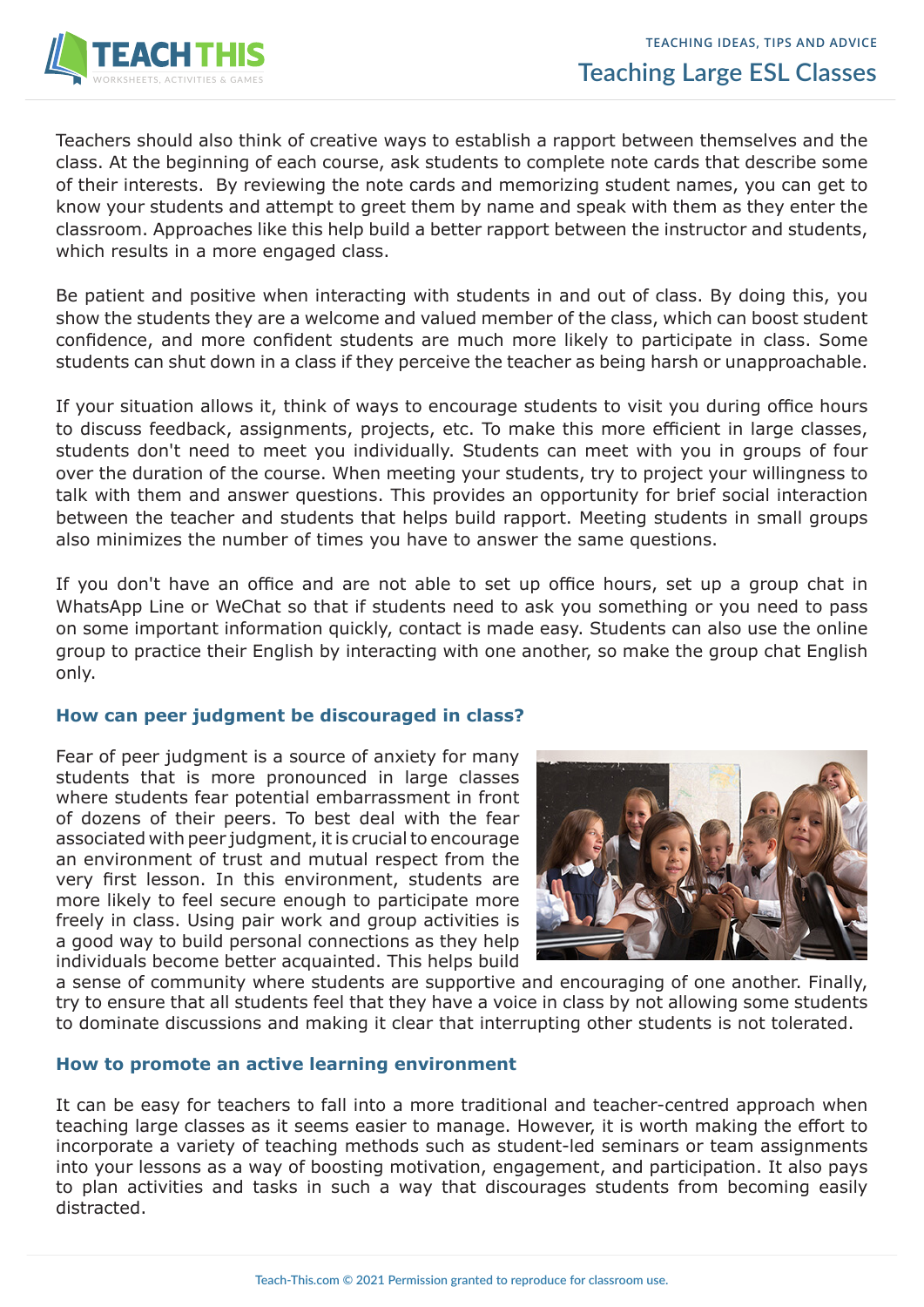

Incorporate intermittent energy shifts into the lesson. This relates to the fact that learners of different ages having varying optimal attention spans. For example, the average attention span of a 6-year-old averages between 12 and 24 minutes whereas the attention span of a 12-yearold tends to be from 24 to 60 minutes. Therefore, consider how you might switch gears in the lesson to help maintain student attention and focus. This can be done in a few ways such as simply changing from direct instruction to pair work, or from individual writing to sharing work completed so far within a small group. For activities with a duration beyond the average attention span of your class, it is helpful to plan them in such a way that asks students to complete a series of steps that require different types of thinking or learning.

In certain lessons, teachers may be required to give mini-lectures to explain an important concept, process, or procedure. Rather than delivering an extended monologue, try to make these tasks more interactive. For example, you could try a think-pair-share activity that poses a question to students that they must consider alone and then discuss with a partner before deciding on a final answer. This can motivate students and promote higher-level thinking. A think-pair-share activity does not need to last more than three minutes and helps students remain attentive.

## **How to promote increased participation in large classes**

As it is easier for students to fade into the background in larger classes, always seek opportunities to elicit more participation. Some simple ways of doing this include asking questions that require a show of hands or asking a direct question to an individual student. Rather than just checking the register by calling out each name, tell the students you will check attendance and participation by asking each student a question or by getting them to speak English. Make sure you tell the students you will do this in a random order. So, as you teach the class, the students are always paying attention, because they don't know whose name is going to be called next. This helps to keep the students on their toes. By speaking to every student in the class, you will soon remember their names. Asking each student to contribute is easy, as within a lesson you have things like book exercises, activities, eliciting, modelling, concept checking, role-plays, readings, etc.

Additionally, when possible, try to have students work in pairs or small groups. When working in groups, each member should be assigned a role so that activities are more productive and communicative. For example, assign one student the role of leader whose responsibility is to ensure that the group stays on task and meets their objectives. Another could be nominated as a secretary to take notes and summarise the group's efforts. There could also be a presenter who reports the group's findings to the rest of the class.

When a class is split up into teams or groups encouraging competition is easy. This creates a fun atmosphere within the class. For younger students, you can assign team points or small rewards throughout the lesson. You'll find that doing this helps increase the students' motivation quite dramatically.

Another important reason for having teams or groups in a large class is that the students can help each other learn. Stronger students and weaker students can work together. The students can build friendships and help each other understand what they are learning.